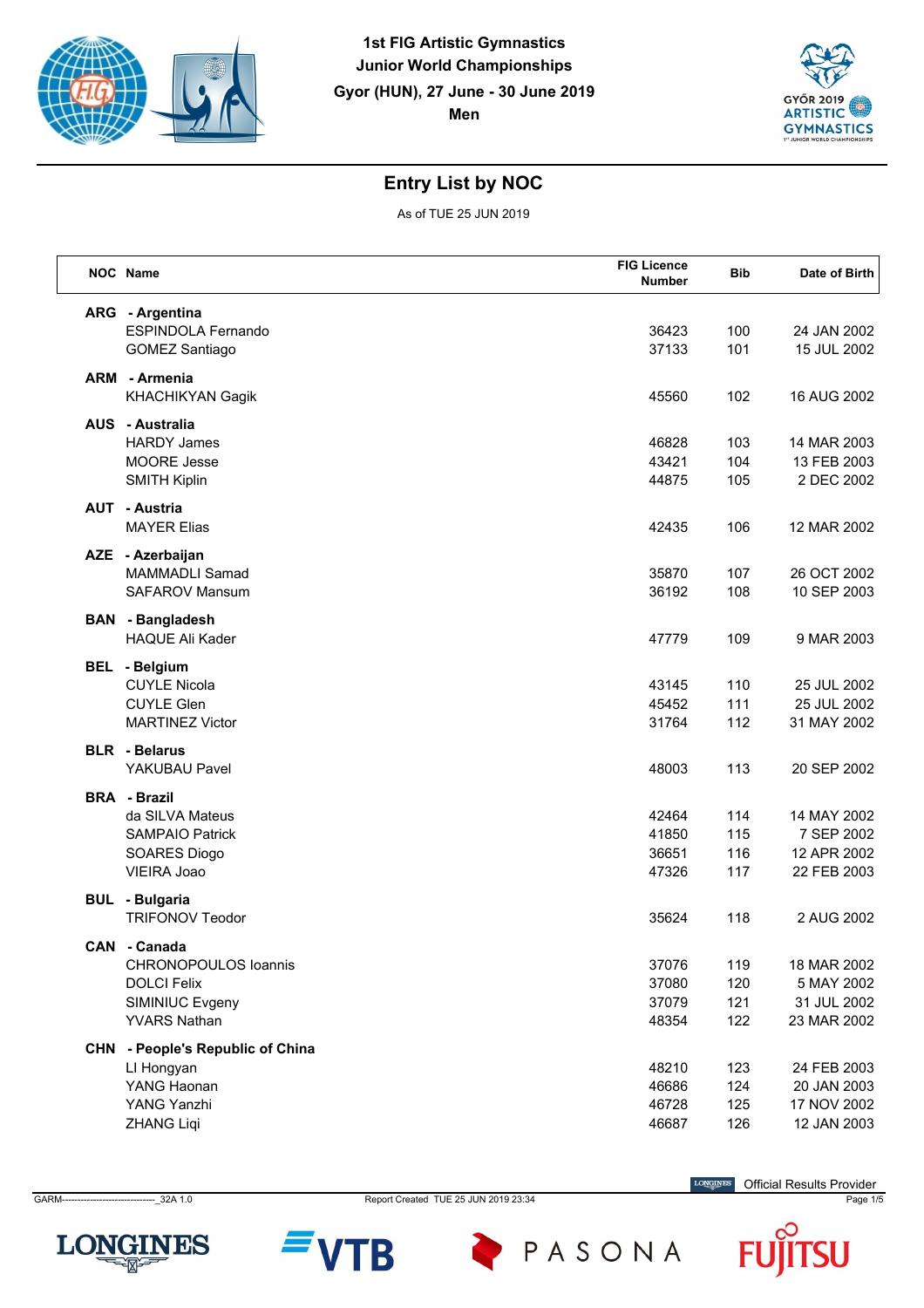



As of TUE 25 JUN 2019

| NOC Name                                                                                               | <b>FIG Licence</b><br><b>Number</b> | <b>Bib</b>               | Date of Birth                                            |
|--------------------------------------------------------------------------------------------------------|-------------------------------------|--------------------------|----------------------------------------------------------|
| COL - Colombia<br><b>AGUILAR Marcos</b>                                                                | 41023                               | 127                      | 13 JUN 2002                                              |
| CRO - Croatia<br><b>ZUGEC Mateo</b>                                                                    | 35515                               | 128                      | 2 FEB 2002                                               |
| CYP - Cyprus<br><b>ANGONAS Georgios</b>                                                                | 43104                               | 129                      | 27 MAY 2003                                              |
| <b>CZE</b> - Czech Republic<br><b>BEHAL Jonas</b><br><b>SACHA Vojtech</b><br>VOGL Stepan               | 37464<br>35679<br>42958             | 130<br>131<br>132        | 20 NOV 2002<br>13 MAY 2002<br>11 JUN 2002                |
| <b>DEN</b> - Denmark<br><b>MOLLGAARD Sofus</b>                                                         | 45694                               | 133                      | 25 AUG 2003                                              |
| ECU - Ecuador<br><b>CALVACHE Pablo</b><br><b>LOPEZ Cesar</b><br>VALENCIA Johnny                        | 37347<br>44649<br>48271             | 134<br>135<br>136        | 12 JUN 2002<br>28 NOV 2003<br>26 AUG 2002                |
| EGY - Egypt<br>ABDELHALEEM Abdelrahman<br><b>ELSHOBKI Omar</b><br><b>MOUSSA Mohamed</b>                | 35723<br>44553<br>44905             | 137<br>138<br>139        | 4 NOV 2002<br>23 OCT 2002<br>17 NOV 2002                 |
| ESP - Spain<br>JIMENEZ Pau<br><b>MORENO</b> Sergio<br><b>REBOLLAR Hugo</b><br><b>TUYA PEREZ Daniel</b> | 38488<br>43971<br>43978<br>43969    | 140<br>141<br>142<br>143 | 18 DEC 2003<br>14 JUN 2003<br>22 MAY 2002<br>19 MAR 2003 |
| FIN - Finland<br><b>KARSIKAS Akseli</b>                                                                | 44918                               | 144                      | 12 JUN 2002                                              |
| FRA - France<br><b>BALLON Arthur</b><br><b>DESANGES Lucas</b><br>SALADINO Leo                          | 46353<br>38013<br>38078             | 145<br>146<br>147        | 28 MAY 2003<br>20 JUN 2002<br>2 AUG 2002                 |
| <b>GBR</b> - Great Britain<br><b>MOSTOWFI Sam</b><br>SMITH-GORDON Jasper<br><b>WHITEHOUSE Luke</b>     | 40985<br>48169<br>48305             | 148<br>149<br>150        | 13 JUL 2002<br>9 SEP 2002<br>2 JUL 2002                  |
| GER - Germany<br><b>HALBISCH Arne Nicolai</b><br><b>MATACHE Nils</b><br><b>ZAPF Valentin</b>           | 44949<br>44837<br>44839             | 151<br>152<br>153        | 30 JUL 2003<br>25 JUL 2003<br>9 JUL 2002                 |



B

PASONA

Official Results Provider

F

SU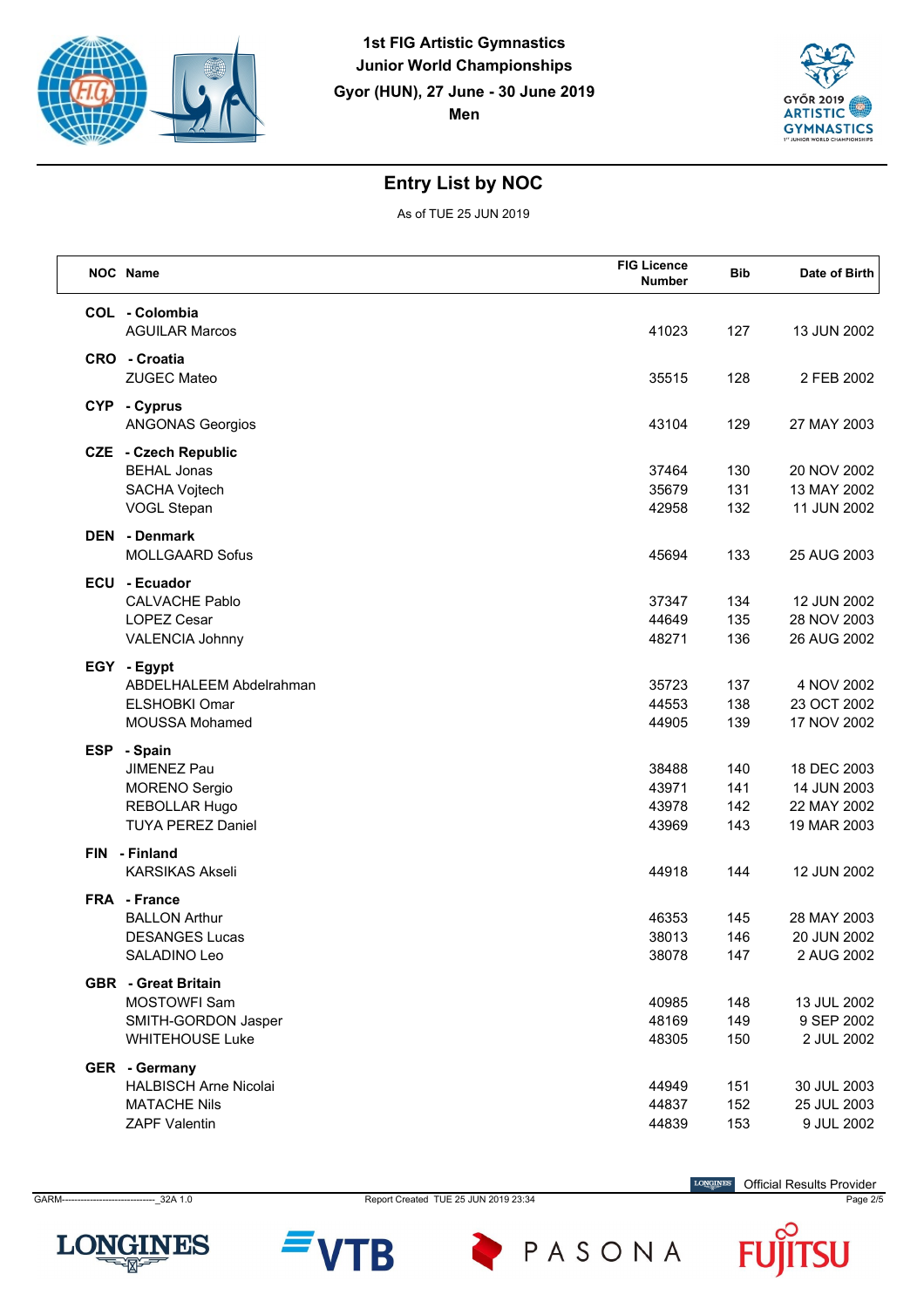



As of TUE 25 JUN 2019

| NOC Name                                         | <b>FIG Licence</b><br><b>Number</b> | <b>Bib</b> | Date of Birth |
|--------------------------------------------------|-------------------------------------|------------|---------------|
| GRE - Greece<br><b>GRAIKOS Alkinoos Nikolaos</b> | 45719                               | 154        | 24 JUN 2003   |
| HUN - Hungary                                    |                                     |            |               |
| <b>BALAZS Krisztian</b>                          | 35625                               | 155        | 25 MAR 2002   |
| <b>BATORI Szabolcs</b>                           | 36017                               | 156        | 7 MAY 2002    |
| DOBROVITZ Adam                                   | 35821                               | 157        | 13 DEC 2002   |
| <b>KOVACS Marton</b>                             | 47276                               | 158        | 3 JUN 2003    |
| IRI - Islamic Republic of Iran                   |                                     |            |               |
| <b>AYENEHBAND Omid</b>                           | 43257                               | 159        | 20 DEC 2002   |
| <b>GHAHREMANI Amir Ali</b>                       | 43266                               | 160        | 16 JAN 2002   |
| SALMANICHARANI Mahdyar                           | 40780                               | 161        | 9 OCT 2002    |
| <b>VALIPOOR Amirhossein</b>                      | 47975                               | 162        | 1 APR 2002    |
| ISL - Iceland                                    |                                     |            |               |
| THORISSON Jonas Ingi                             | 35875                               | 163        | 12 FEB 2002   |
| <b>ISR</b> - Israel<br><b>INDIG Eyal</b>         | 45136                               | 164        | 15 AUG 2003   |
| ITA - Italy                                      |                                     |            |               |
| <b>BONICELLI Lorenzo</b>                         | 47784                               | 165        | 21 FEB 2002   |
| <b>BRUNELLO Ivan</b>                             | 45855                               | 166        | 28 JAN 2002   |
| <b>CASALI Lorenzo Minh</b>                       | 37949                               | 167        | 12 SEP 2002   |
| <b>GALIMBERTI Mirko</b>                          | 38432                               | 168        | 14 JAN 2002   |
| JPN - Japan                                      |                                     |            |               |
| DOI Ryosuke                                      | 35601                               | 169        | 7 JAN 2002    |
| <b>EMATA Azusa</b>                               | 46781                               | 170        | 29 JAN 2003   |
| KITAZONO Takeru                                  | 40594                               | 171        | 21 OCT 2002   |
| <b>OKA Shinnosuke</b>                            | 44813                               | 172        | 31 OCT 2003   |
| KAZ - Kazakhstan                                 |                                     |            |               |
| CHUBENKO Oleg                                    | 37818                               | 173        | 19 JUN 2002   |
| <b>MAKIYEV Nikolay</b>                           | 46669                               | 174        | 24 APR 2002   |
| <b>TOIBAZAROV Alisher</b>                        | 48071                               | 175        | 14 JUN 2002   |
| <b>KOR</b> - Republic of Korea                   |                                     |            |               |
| PARK Jinho                                       | 44964                               | 176        | 30 DEC 2002   |
| PARK Seungho                                     | 48278                               | 177        | 3 APR 2003    |
| RYU Sunghyun                                     | 45952                               | 178        | 22 OCT 2002   |
| KSA - Saudi Arabia                               |                                     |            |               |
| <b>ALSAMIRI Nasser</b>                           | 30996                               | 179        | 21 JUL 2002   |
| LAT - Latvia                                     |                                     |            |               |
| <b>CUDOVSKIS Edgars</b>                          | 45456                               | 180        | 21 FEB 2003   |
| <b>PLATE Riards</b>                              | 45455                               | 181        | 23 APR 2003   |
| <b>RODEVICS Edvins</b>                           | 46717                               | 182        | 23 MAR 2003   |



GARM------------------------------\_32A 1.0 Report Created TUE 25 JUN 2019 23:34 Page 3/5

B

PASONA

Official Results Provider

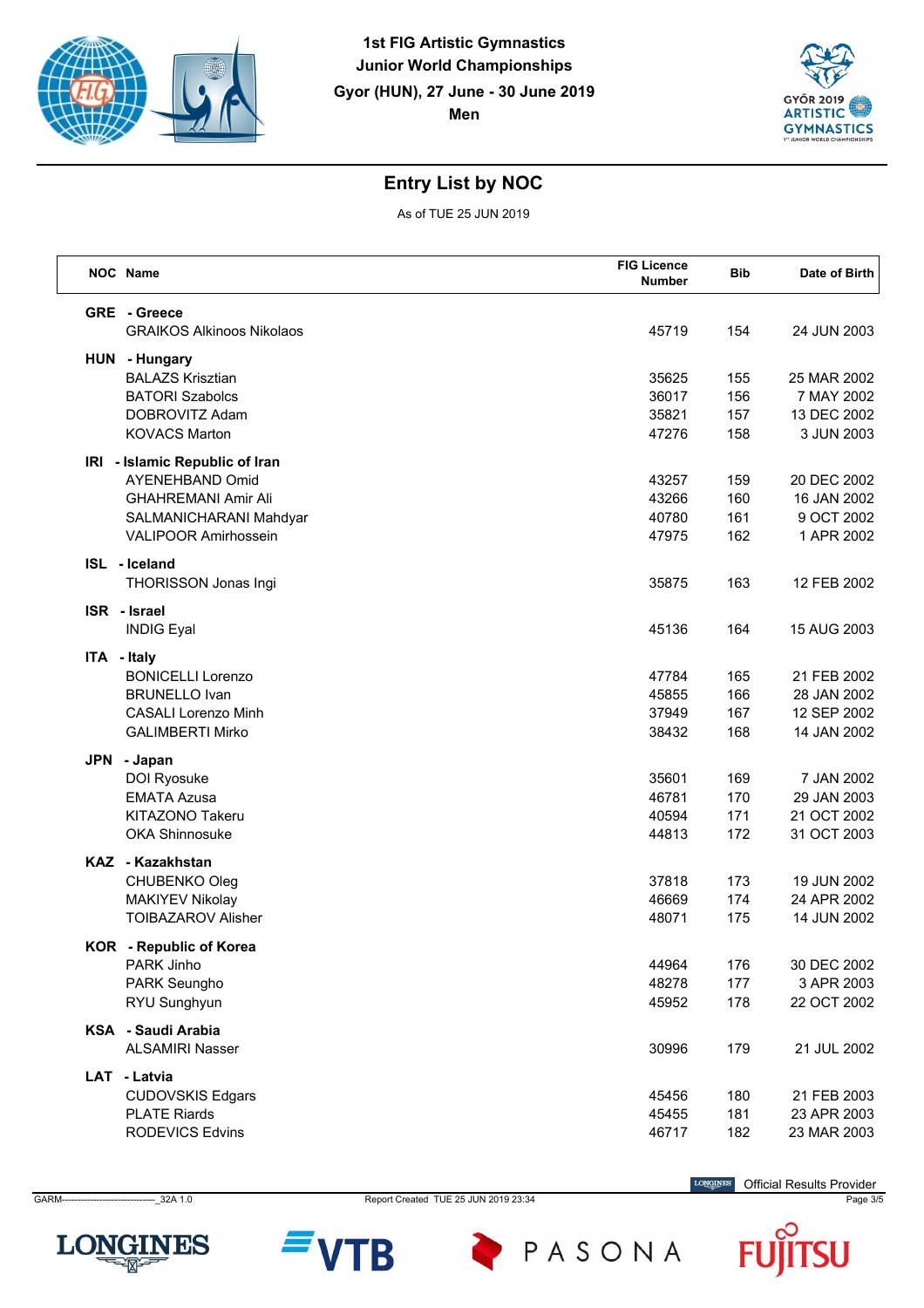



As of TUE 25 JUN 2019

| NOC Name                                                                                                                       | <b>FIG Licence</b><br><b>Number</b> | <b>Bib</b>               | Date of Birth                                            |
|--------------------------------------------------------------------------------------------------------------------------------|-------------------------------------|--------------------------|----------------------------------------------------------|
| LTU - Lithuania<br>CHASAZYROVAS Gytis                                                                                          | 43192                               | 183                      | 30 DEC 2003                                              |
| MEX - Mexico<br><b>GALICIA Maximiliano</b><br><b>HERNANDEZ Alejandro</b><br>RAZO Paulino                                       | 36700<br>44789<br>44501             | 184<br>185<br>186        | 15 APR 2002<br>11 NOV 2002<br>4 DEC 2003                 |
| MGL - Mongolia<br><b>BAYARSAIKHAN Boldbaatar</b><br>DAMDINDORJ Enkhtuvshin<br>ERKHEMBAYAR Usukhbayar                           | 44425<br>44426<br>44427             | 187<br>188<br>189        | 12 JAN 2002<br>30 AUG 2002<br>17 MAR 2002                |
| NOR - Norway<br>AMBLIE Joar<br><b>GUNDERSEN Didrik</b><br><b>HEGGELUND Iver</b>                                                | 45193<br>45263<br>45074             | 190<br>191<br>192        | 19 JUN 2002<br>9 APR 2002<br>18 NOV 2002                 |
| NZL - New Zealand<br><b>DICK Sam</b><br><b>FU-ALLEN William</b><br><b>HALL Brodyn</b>                                          | 38595<br>44103<br>47803             | 193<br>194<br>195        | 12 MAR 2002<br>21 MAR 2002<br>18 JUL 2002                |
| PAN - Panama<br>PUTATURO Joseph                                                                                                | 46601                               | 196                      | 20 AUG 2003                                              |
| PER - Peru<br><b>ALARCON Daniel</b>                                                                                            | 42426                               | 197                      | 29 JUL 2003                                              |
| POL - Poland<br><b>GARNCZAREK Kacper</b>                                                                                       | 35906                               | 198                      | 27 DEC 2002                                              |
| POR - Portugal<br>NOGUEIRA Jose                                                                                                | 40969                               | 199                      | 3 MAY 2002                                               |
| ROU - Romania<br><b>BERA Nicolae Ionel</b><br><b>BURTANETE Gabriel</b><br><b>BURTANETE Robert</b><br><b>SOICA Raul Gabriel</b> | 47599<br>43792<br>43793<br>47556    | 200<br>201<br>202<br>203 | 10 JAN 2003<br>19 FEB 2002<br>19 FEB 2002<br>25 MAR 2002 |
| <b>RSA</b> - South Africa<br><b>LANGE Ruan</b>                                                                                 | 36309                               | 204                      | 14 MAR 2002                                              |
| <b>RUS</b> - Russian Federation<br><b>GASHKOV Kirill</b><br><b>GERGET</b> Ivan<br>IAKUBOV Mukhammadzhon<br><b>KULIAK Ivan</b>  | 46772<br>47835<br>47834<br>46770    | 205<br>206<br>207<br>208 | 3 MAY 2002<br>6 MAR 2002<br>17 APR 2003<br>28 FEB 2002   |
| SRB - Serbia<br>MILOJEVIC Luka                                                                                                 | 44955                               | 209                      | 11 OCT 2002                                              |

B



GARM------------------------------\_32A 1.0 Report Created TUE 25 JUN 2019 23:34 Page 4/5

PASONA

**LONGINES** Official Results Provider

SU F